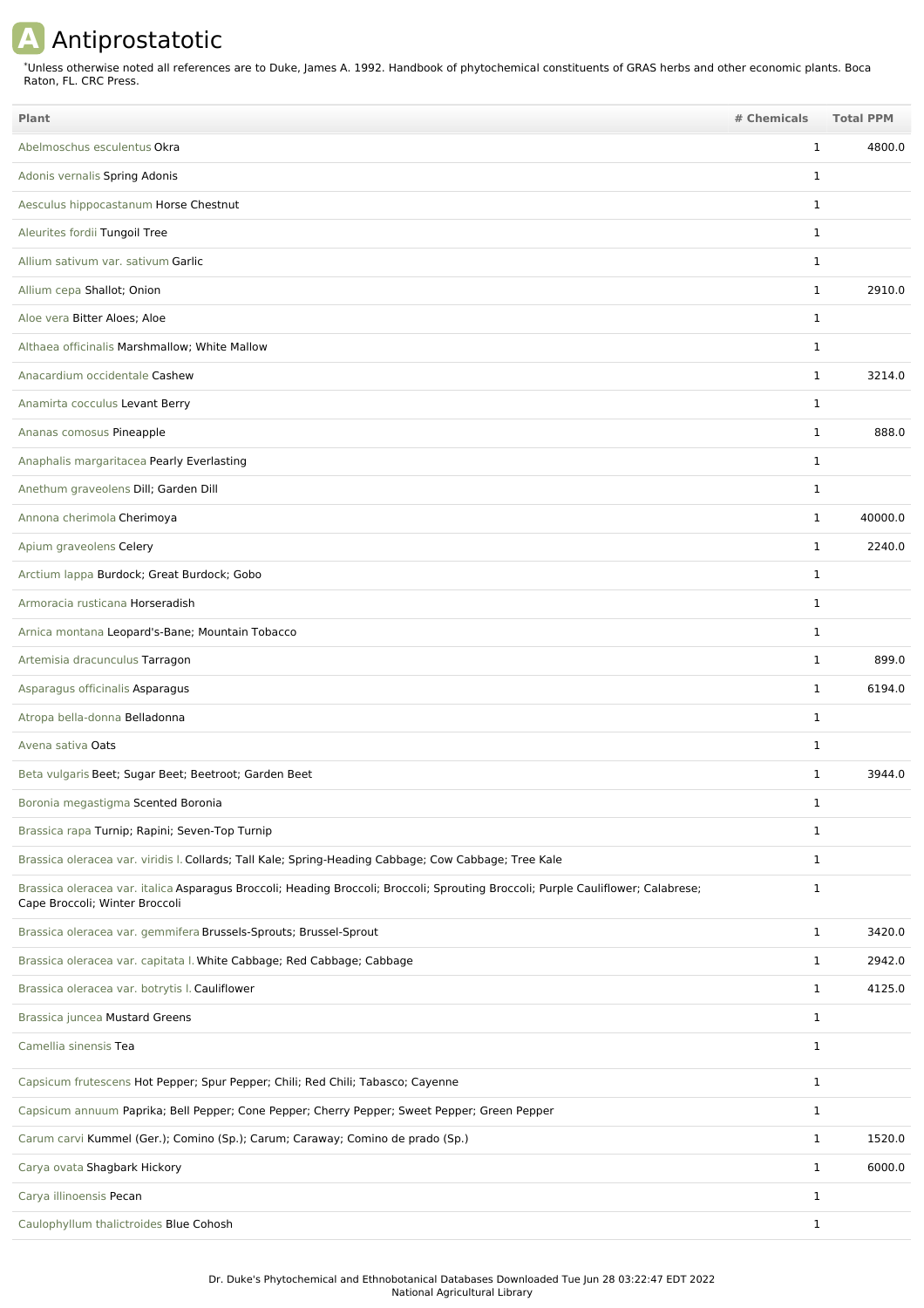| Plant                                                                                                                                                                                       | # Chemicals  | <b>Total PPM</b> |
|---------------------------------------------------------------------------------------------------------------------------------------------------------------------------------------------|--------------|------------------|
| Cicer arietinum Garbanzo; Chickpea                                                                                                                                                          | $\mathbf{1}$ | 790.0            |
| Cinnamomum verum Cinnamon; Ceylon Cinnamon                                                                                                                                                  | 1            |                  |
| Citrullus lanatus Watermelon                                                                                                                                                                | $\mathbf{1}$ | 472.0            |
| Citrus sinensis Orange                                                                                                                                                                      | $\mathbf 1$  |                  |
| Citrus paradisi Grapefruit                                                                                                                                                                  | 1            |                  |
| Citrus limon Lemon                                                                                                                                                                          | $\mathbf 1$  |                  |
| Cocos nucifera Kokospalme (Ger.); Nariyal; Coconut; Copra; Coconut Palm; Cocotero (Sp.)                                                                                                     | $\mathbf 1$  |                  |
| Coffea arabica Coffee                                                                                                                                                                       | $\mathbf 1$  |                  |
| Colocasia esculenta Taro                                                                                                                                                                    | $\mathbf 1$  | 1300.0           |
| Coriandrum sativum Chinese Parsley; Coriander; Cilantro                                                                                                                                     | 1            |                  |
| Corylus avellana Cobnut; European Hazel; Hazel; English Filbert; European Filbert                                                                                                           | $\mathbf{1}$ | 10000.0          |
| Cucumis sativus Cucumber                                                                                                                                                                    | $\mathbf{1}$ | 7088.0           |
| Cucumis melo Muskmelon; Persian Melon; Netted Melon; Cantaloupe; Melon; Nutmeg Melon                                                                                                        | $\mathbf 1$  | 1956.0           |
| Cucurbita pepo Pumpkin                                                                                                                                                                      | $\mathbf{1}$ | 2856.0           |
| Cuminum cyminum Cumin                                                                                                                                                                       | $\mathbf 1$  |                  |
| Curcuma longa Indian Saffron; Turmeric                                                                                                                                                      | $\mathbf 1$  |                  |
| Daucus carota Carrot                                                                                                                                                                        | $\mathbf{1}$ | 1960.0           |
| Dioscorea villosa Wild Yam                                                                                                                                                                  | 1            |                  |
| Dioscorea pentaphylla Mountain Yam                                                                                                                                                          | 1            | 666.0            |
| Dodonaea viscosa Hopwood                                                                                                                                                                    | $\mathbf 1$  |                  |
| Elettaria cardamomum Cardamom                                                                                                                                                               | $\mathbf 1$  |                  |
| Eleutherococcus senticosus Siberian Ginseng; Ci wu jia (Pinyin); Eleuthero Ginseng; Spiny Ginseng; Wu jia                                                                                   | 1            |                  |
| Eriobotrya japonica Loquat                                                                                                                                                                  | $\mathbf 1$  |                  |
| Eriodictyon californicum Gum Bush; Hierba Santa; Bear's Weed; Holy Herb; Yerba Santa; Consumptive's Weed; California Yerba<br>Santa; Tarweed; Mountain Balm                                 | 1            |                  |
| Erythroxylum coca Coca                                                                                                                                                                      | $\mathbf{1}$ |                  |
| Euonymus atropurpureus Burning Bush; Wahoo                                                                                                                                                  | $\mathbf{1}$ |                  |
| Fagopyrum esculentum Buckwheat                                                                                                                                                              | $\mathbf{1}$ | 4540.0           |
| Ficus carica Feigenbaum (Ger.); Figueira (Port.); Higo (Sp.); Fig; Fico (Ital.); Figuier Commun (Fr.); Echte Feige (Ger.); Higuera<br>Comun (Sp.)                                           | 1            | 2968.0           |
| Foeniculum vulgare Fennel                                                                                                                                                                   | $\mathbf{1}$ |                  |
| Fragaria spp Strawberry                                                                                                                                                                     | $\mathbf{1}$ | 2846.0           |
| Gentiana lutea Yellow Gentian; Gentian                                                                                                                                                      | $\mathbf{1}$ |                  |
| Gloriosa superba Glory Lily                                                                                                                                                                 | $\mathbf{1}$ |                  |
| Glycine max Soybean                                                                                                                                                                         | $\mathbf{1}$ | 3520.0           |
| Helianthus annuus Girasol; Sunflower                                                                                                                                                        | $\mathbf{1}$ | 11284.0          |
| Hibiscus sabdariffa Kharkadi; Rosella (Ger.); Acedera de Guinea (Sp.); Rosa de Jamaica (Sp.); Indian Sorrel; Red Sorrel; Malventee<br>(Ger.); Sorrel; Jamaica Sorrel; Roselle; Sereni (Sp.) | 1            |                  |
| Hordeum vulgare Barley; Barleygrass                                                                                                                                                         | $\mathbf{1}$ |                  |
| Hyoscyamus niger Henbane                                                                                                                                                                    | $\mathbf{1}$ |                  |
| Hypericum perforatum Goatweed; Klamath Weed; Hypericum; Common St. Johnswort; St. John's-wort                                                                                               | $\mathbf{1}$ |                  |
| Illicium verum Chinesischer Sternanis (Ger.); anis estrellado (Sp.); Star Anise; Chinese Star Anise; Sternanis (Ger.); anis de China<br>(Sp.)                                               | 1            |                  |
| Ipomoea batatas Sweet Potato                                                                                                                                                                | $\mathbf{1}$ | 884.0            |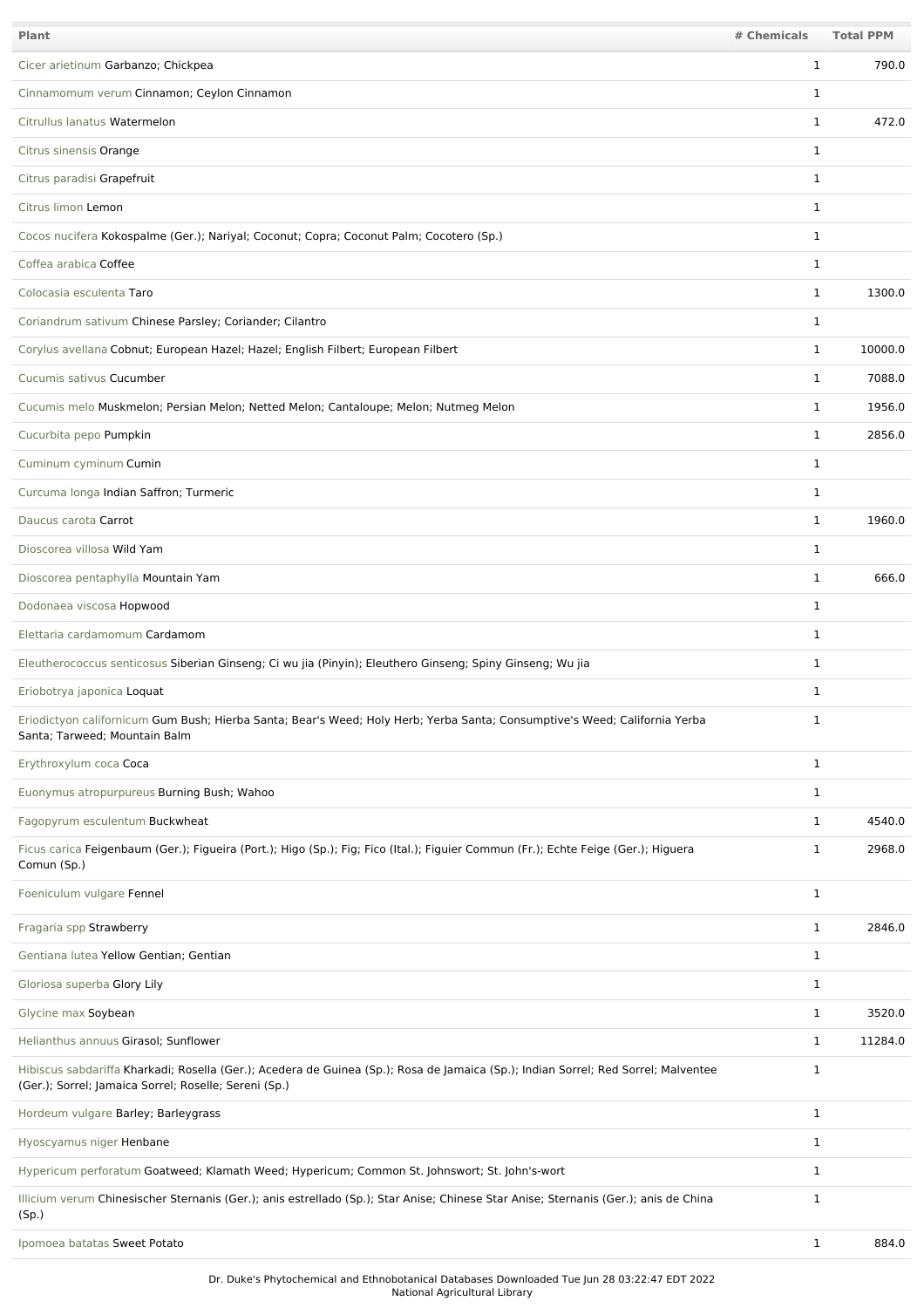| Plant                                                                                                                                                                                                                                               | # Chemicals  | <b>Total PPM</b> |
|-----------------------------------------------------------------------------------------------------------------------------------------------------------------------------------------------------------------------------------------------------|--------------|------------------|
| Iris versicolor Blue Flag                                                                                                                                                                                                                           | 1            |                  |
| Juglans regia English Walnut                                                                                                                                                                                                                        | 1            |                  |
| Juglans nigra Black Walnut                                                                                                                                                                                                                          | $\mathbf 1$  |                  |
| Lactuca sativa Lettuce                                                                                                                                                                                                                              | $\mathbf{1}$ | 12666.0          |
| Lagenaria siceraria White-Flowered Gourd; Calabash Gourd                                                                                                                                                                                            | $\mathbf 1$  | 2600.0           |
| Laurus nobilis Grecian Laurel; Bayleaf; Bay; Sweet Bay; Bay Laurel; Laurel                                                                                                                                                                          | 1            |                  |
| Lavandula angustifolia English Lavender                                                                                                                                                                                                             | $\mathbf 1$  |                  |
| Lepidium meyenii Peruvian Ginseng; Maca                                                                                                                                                                                                             | $\mathbf{1}$ |                  |
| Lycium chinense Chinese Matrimony Vine; Chinesischer Bocksdorn (Ger.); Lyciet de Chine (Fr.); Kuko (Jap.); Kaukichai (Malays.);<br>Gou Qi (Chin.); Wolfberry; Chinese Boxthorn; Daun Koki (Indones.); Spina Santa Cinese (Ital.); Chinese Wolfberry | $\mathbf 1$  |                  |
| Lycopersicon esculentum Tomato                                                                                                                                                                                                                      | $\mathbf{1}$ | 2314.0           |
| Lycopodium clavatum Antler Herb; Clubmoss                                                                                                                                                                                                           | 1            |                  |
| Malus domestica Apple                                                                                                                                                                                                                               | $\mathbf{1}$ | 1490.0           |
| Marrubium vulgare White Horehound; Horehound                                                                                                                                                                                                        | $\mathbf 1$  |                  |
| Mentha x piperita Peppermint                                                                                                                                                                                                                        | $\mathbf{1}$ |                  |
| Mentha spicata Hortela da Folha Miuda; Spearmint                                                                                                                                                                                                    | $\mathbf 1$  |                  |
| Menyanthes trifoliata Marsh Trefoil; Water Trefoil; Bog Myrtle; Buckbean; Marsh Clover; Bogbean                                                                                                                                                     | $\mathbf 1$  |                  |
| Moringa oleifera Ben Nut; Drumstick Tree; Horseradish Tree; Jacinto (Sp.); Moringa; West Indian Ben; Benzolive Tree                                                                                                                                 | 1            |                  |
| Murraya sp None                                                                                                                                                                                                                                     | $\mathbf 1$  |                  |
| Musa x paradisiaca Banana; Plantain                                                                                                                                                                                                                 | 1            | 1244.0           |
| Myristica fragrans Muskatnussbaum (Ger.); Nutmeg; nogal moscado (Sp.); nuez moscada (Sp.); Mace                                                                                                                                                     | 1            | 2700.0           |
| Nerium oleander Oleander                                                                                                                                                                                                                            | 1            | 280.0            |
| Nicotiana tabacum Tobacco                                                                                                                                                                                                                           | $\mathbf{1}$ | 10000.0          |
| Nigella sativa Black Cumin; Black Caraway; Fennel-Flower; Roman Coriander; Nutmeg-Flower                                                                                                                                                            | $\mathbf 1$  | 10200.0          |
| Ocimum tenuiflorum Anise-Scented Basil                                                                                                                                                                                                              | $\mathbf 1$  |                  |
| Ocimum basilicum Cuban Basil; Sweet Basil; Basil                                                                                                                                                                                                    | $\mathbf{1}$ | 2120.0           |
| Oenothera biennis Evening-Primrose                                                                                                                                                                                                                  | $\mathbf{1}$ |                  |
| Ononis spinosa Hauhechel (Ger.); Spiny Restharrow; Restharrow                                                                                                                                                                                       | $\mathbf{1}$ |                  |
| Origanum vulgare Wild Oregano; Pot Marjoram; European Oregano; Common Turkish Oregano; Oregano; Wild Marjoram                                                                                                                                       | $\mathbf{1}$ | 4372.0           |
| Origanum majorana Sweet Marjoram; Marjoram                                                                                                                                                                                                          | $\mathbf{1}$ | 1300.0           |
| Paeonia suffruticosa Moutan; Tree Peony; Moutan Peony                                                                                                                                                                                               | $\mathbf{1}$ |                  |
| Papaver somniferum Opium Poppy; Poppyseed Poppy                                                                                                                                                                                                     | $\mathbf{1}$ | 1910.0           |
| Persea americana Avocado                                                                                                                                                                                                                            | $\mathbf{1}$ |                  |
| Petroselinum crispum Parsley                                                                                                                                                                                                                        | $\mathbf{1}$ |                  |
| Phaseolus vulgaris Kidney Bean; Haricot; Wax Bean; Black Bean; Navy Bean; Green Bean; French Bean; Haricot Bean; Garden<br>Bean; Haricot Vert; Pop Bean; Field Bean; String Bean; Dwarf Bean; Snap Bean; Flageolet Bean; Popping Bean               | $\mathbf{1}$ |                  |
| Physalis peruviana Cape Gooseberry; Ground Cherry                                                                                                                                                                                                   | $\mathbf{1}$ | 800.0            |
| Pimenta dioica Clover-Pepper; Pimento; Allspice; Jamaica-Pepper; Pimenta                                                                                                                                                                            | $\mathbf{1}$ | 1332.0           |
| Pinus pinea Pignolia; Italian Stone Pine                                                                                                                                                                                                            | $\mathbf{1}$ |                  |
| Piper nigrum Black Pepper; White Pepper; Pepper                                                                                                                                                                                                     | $\mathbf{1}$ | 2056.0           |
| Pistacia vera Pistachio                                                                                                                                                                                                                             | $\mathbf{1}$ | 2246.0           |
| Plantago ovata Spogel Seeds; Indian Plantago; Blond Psyllium; Ispaghula; Psyllium                                                                                                                                                                   | $\mathbf{1}$ |                  |
| Polypodium vulgare Common Polypody; Sweet Fern                                                                                                                                                                                                      | $\mathbf{1}$ |                  |